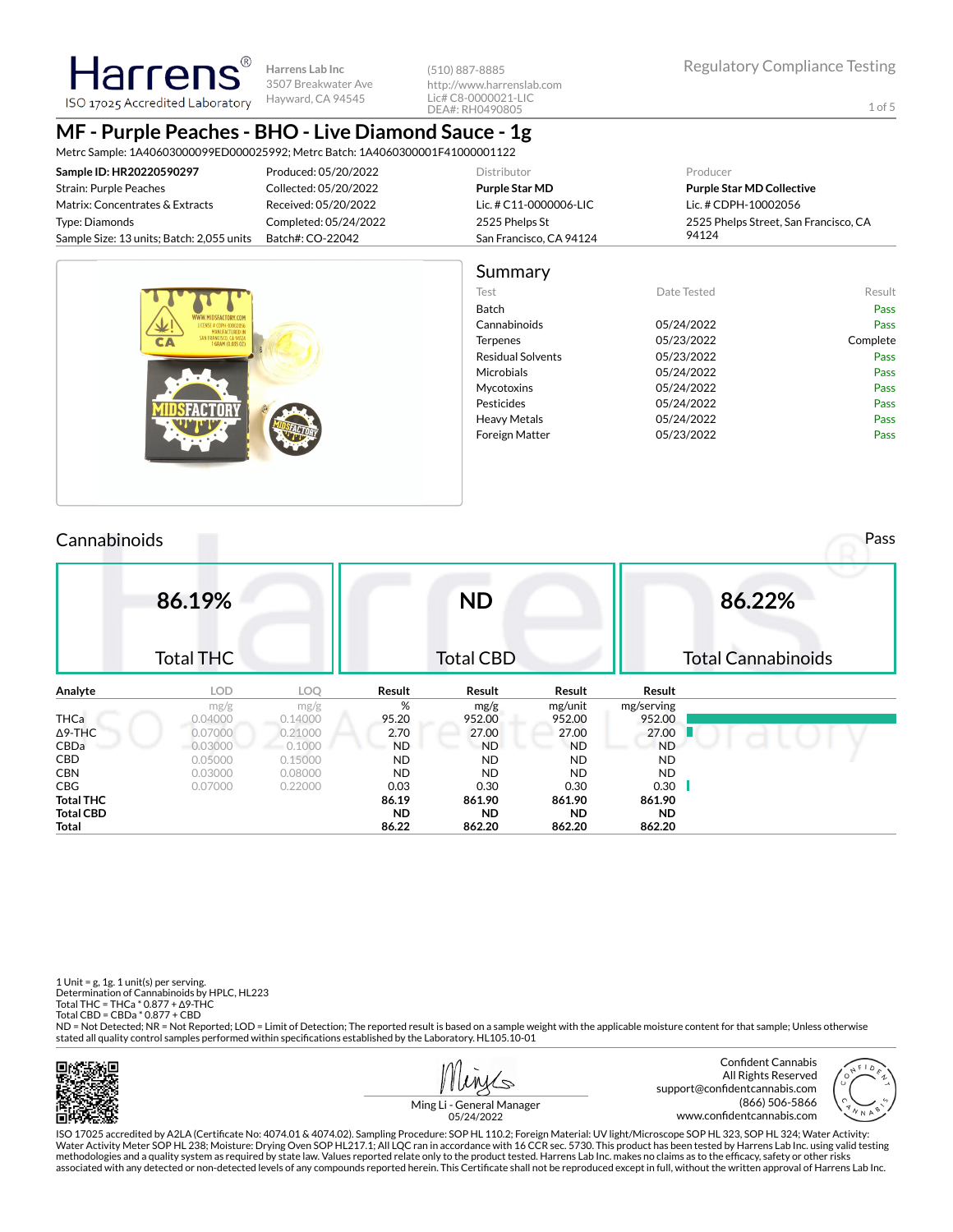2 of 5

# **Harrens** ISO 17025 Accredited Laboratory Hayward, CA 94545

**Harrens Lab Inc** 3507 Breakwater Ave

(510) 887-8885 http://www.harrenslab.com Lic# C8-0000021-LIC DEA#: RH0490805

## **MF - Purple Peaches - BHO - Live Diamond Sauce - 1g**

Metrc Sample: 1A40603000099ED000025992; Metrc Batch: 1A4060300001F41000001122

| Sample ID: HR20220590297                  | Produced: 05/20/2022  | <b>Distributor</b>      | Producer                              |
|-------------------------------------------|-----------------------|-------------------------|---------------------------------------|
| Strain: Purple Peaches                    | Collected: 05/20/2022 | <b>Purple Star MD</b>   | <b>Purple Star MD Collective</b>      |
| Matrix: Concentrates & Extracts           | Received: 05/20/2022  | Lic. # C11-0000006-LIC  | Lic. # CDPH-10002056                  |
| Type: Diamonds                            | Completed: 05/24/2022 | 2525 Phelps St          | 2525 Phelps Street, San Francisco, CA |
| Sample Size: 13 units; Batch: 2,055 units | Batch#: CO-22042      | San Francisco, CA 94124 | 94124                                 |

#### **Terpenes**

| <b>Analyte</b>      | <b>LOD</b> | <b>LOO</b> | <b>Results</b> | <b>Results</b> |  |
|---------------------|------------|------------|----------------|----------------|--|
|                     | mg/g       | mg/g       | mg/g           | %              |  |
| β-Caryophyllene     | 0.08000    | 0.1000     | 9.34           | 0.934          |  |
| δ-Limonene          | 0.08000    | 0.1000     | 4.97           | 0.497          |  |
| $\alpha$ -Humulene  | 0.08000    | 0.1000     | 3.60           | 0.360          |  |
| β-Myrcene           | 0.08000    | 0.1000     | 2.65           | 0.265          |  |
| 3-Carene            | 0.08000    | 0.1000     | <b>ND</b>      | <b>ND</b>      |  |
| $\alpha$ -Bisabolol | 0.08000    | 0.1000     | <b>ND</b>      | <b>ND</b>      |  |
| $\alpha$ -Pinene    | 0.08000    | 0.1000     | <b>ND</b>      | <b>ND</b>      |  |
| $\alpha$ -Terpinene | 0.08000    | 0.1000     | <b>ND</b>      | <b>ND</b>      |  |
| $\beta$ -Ocimene    | 0.08000    | 0.1000     | <b>ND</b>      | <b>ND</b>      |  |
| $\beta$ -Pinene     | 0.08000    | 0.1000     | <b>ND</b>      | <b>ND</b>      |  |
| Camphene            | 0.08000    | 0.1000     | <b>ND</b>      | ND.            |  |
| Caryophyllene Oxide | 0.08000    | 0.1000     | <b>ND</b>      | ND.            |  |
| cis-Nerolidol       | 0.08000    | 0.1000     | <b>ND</b>      | ND.            |  |
| Eucalyptol          | 0.08000    | 0.1000     | <b>ND</b>      | <b>ND</b>      |  |
| y-Terpinene         | 0.08000    | 0.1000     | <b>ND</b>      | ND             |  |
| Geraniol            | 0.08000    | 0.1000     | <b>ND</b>      | ND             |  |
| Guaiol              | 0.08000    | 0.1000     | <b>ND</b>      | ND             |  |
| Isopulegol          | 0.08000    | 0.1000     | <b>ND</b>      | ND             |  |
| Linalool            | 0.08000    | 0.1000     | <b>ND</b>      | ND             |  |
| p-Cymene            | 0.08000    | 0.1000     | ND.            | ND             |  |
| Terpinolene         | 0.08000    | 0.1000     | <b>ND</b>      | <b>ND</b>      |  |
| trans-Nerolidol     | 0.08000    | 0.1000     | <b>ND</b>      | <b>ND</b>      |  |
| Total               |            |            | 20.56          | 2.056          |  |
|                     |            |            |                |                |  |

## Primary Aromas



Date Tested: 05/23/2022

ND = Not Detected; NR = Not Reported; LOD = Limit of Detection; Unless otherwise stated all quality control samples performed within specifications established by the Laboratory. HL105.10-01. SOP HL228. GC-FID



Confident Cannabis All Rights Reserved support@confidentcannabis.com (866) 506-5866 www.confidentcannabis.com



Ming Li - General Manager 05/24/2022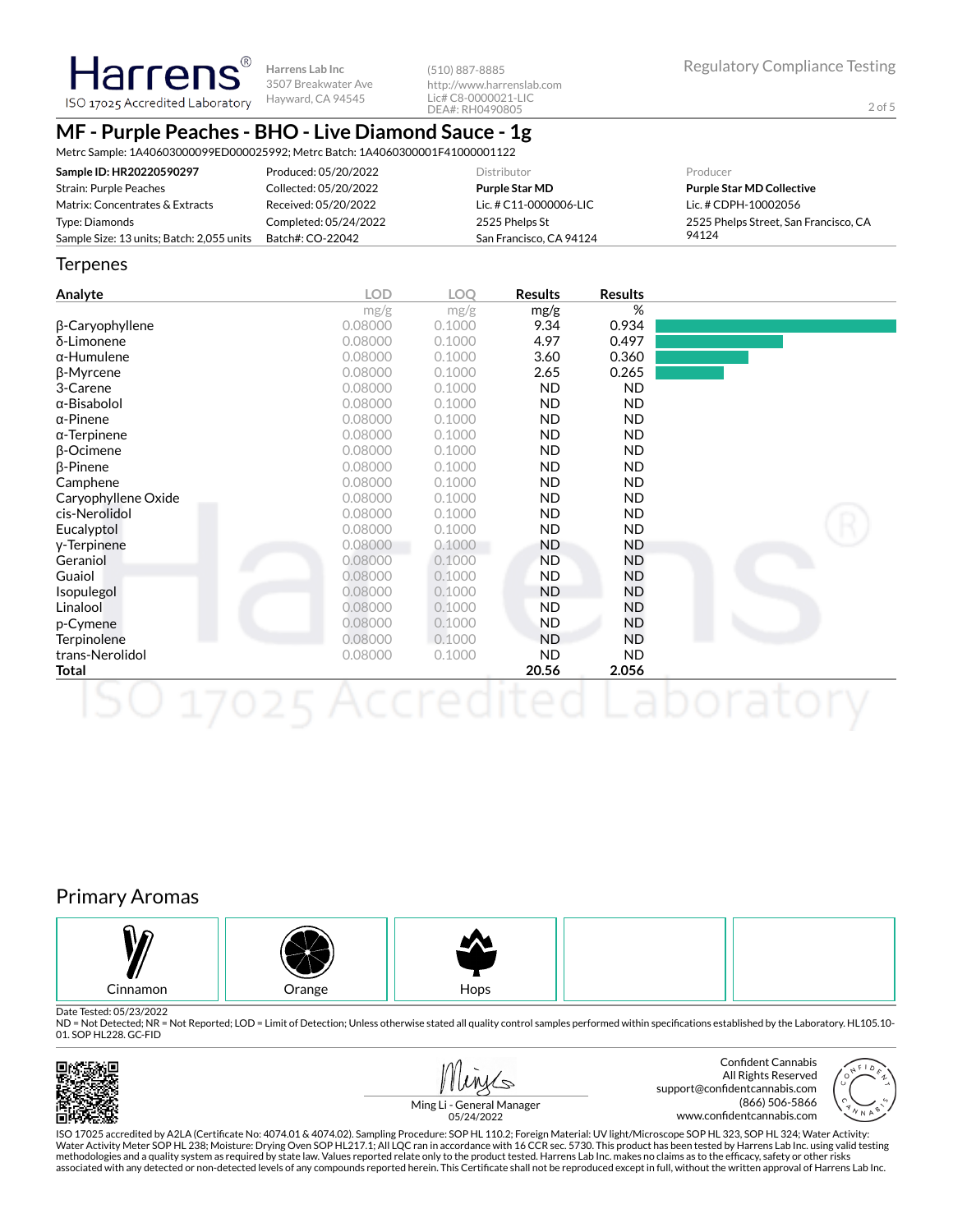**Harrens Lab Inc** 3507 Breakwater Ave Hayward, CA 94545

(510) 887-8885 http://www.harrenslab.com Lic# C8-0000021-LIC DEA#: RH0490805

3 of 5

## **MF - Purple Peaches - BHO - Live Diamond Sauce - 1g**

Metrc Sample: 1A40603000099ED000025992; Metrc Batch: 1A4060300001F41000001122

| Sample ID: HR20220590297                  | Produced: 05/20/2022  | <b>Distributor</b>      | Producer                              |
|-------------------------------------------|-----------------------|-------------------------|---------------------------------------|
| Strain: Purple Peaches                    | Collected: 05/20/2022 | <b>Purple Star MD</b>   | <b>Purple Star MD Collective</b>      |
| Matrix: Concentrates & Extracts           | Received: 05/20/2022  | Lic. # C11-0000006-LIC  | Lic. # CDPH-10002056                  |
| Type: Diamonds                            | Completed: 05/24/2022 | 2525 Phelps St          | 2525 Phelps Street, San Francisco, CA |
| Sample Size: 13 units; Batch: 2,055 units | Batch#: CO-22042      | San Francisco, CA 94124 | 94124                                 |

#### Pesticides **Passage Community Community Community** Passes and the extension of the extension of the extension of the extension of the extension of the extension of the extension of the extension of the extension of the ext

**Analyte LOD LOQ Limit Results Status**  $\mu$ g/g  $\mu$ g/g  $\mu$ g/g  $\mu$ g/g Abamectin 0.03 0.1 0.1 ND Pass Acephate 0.03 0.1 0.1 ND Pass Acequinocyl 0.03 0.1 0.1 ND Pass Acetamiprid 0.03 0.1 0.1 ND Pass Aldicarb 0.03 0.1 0.03 ND Pass Azoxystrobin 0.03 0.1 0.1 ND Pass Bifenazate 0.03 0.1 0.1 ND Pass Bifenthrin 0.03 0.1 3 ND Pass Boscalid 0.03 0.1 0.1 ND Pass **Captan 12.1 0.03 0.1 0.7 ND Pass** Carbaryl 0.03 0.1 0.5 ND Pass Carbofuran 0.03 0.1 0.03 ND Pass Chlorantraniliprole 0.03 0.1 10 ND Pass Chlordane 0.03 0.1 0.03 ND Pass Chlorfenapyr 0.03 0.1 0.03 ND Pass Chlorpyrifos 0.03 0.1 0.03 ND Pass Clofentezine 0.03 0.1 0.1 ND Pass Coumaphos 0.03 0.1 0.03 ND Pass Cyfluthrin 0.03 0.1 2 ND Pass Cypermethrin 0.03 0.1 1 ND Pass **Daminozide** 0.03 0.1 0.03 ND Pass **Diazinon** 0.03 0.1 0.1 ND Pass Dichlorvos 0.03 0.1 0.03 ND Pass Dimethoate 0.03 0.1 0.03 ND Pass Dimethomorph 0.03 0.1 2 ND Pass Ethoprophos 0.03 0.1 0.03 ND Pass Etofenprox 0.03 0.1 0.03 ND Pass Etoxazole 0.03 0.1 0.1 ND Pass Fenhexamid 0.03 0.1 0.1 ND Pass Fenoxycarb 0.03 0.1 0.03 ND Pass Fenpyroximate 0.03 0.1 0.1 ND Pass Fipronil 0.03 0.1 0.03 ND Pass Flonicamid 0.03 0.1 0.1 ND Pass **Analyte LOD LOQ Limit Results Status** µg/g µg/g µg/g µg/g Fludioxonil 0.03 0.1 0.1 ND Pass Hexythiazox 0.03 0.1 0.1 ND Pass **Imazalil 11 0.03 0.1 0.03 ND Pass** Imidacloprid 0.03 0.1 5 ND Pass Kresoxim Methyl  $0.03$  0.1 0.1 ND Pass **Malathion** 0.03 0.1 0.5 **ND Pass** Metalaxyl 0.03 0.1 2 ND Pass Methiocarb 0.03 0.1 0.03 ND Pass Methomyl 0.03 0.1 1 ND Pass Mevinphos 0.03 0.1 0.03 ND Pass Myclobutanil 0.03 0.1 0.1 ND Pass **Naled 1200 0.03 0.1 0.1 ND Pass Oxamyl** 0.03 0.1 0.5 **ND Pass** Paclobutrazol 0.03 0.1 0.03 ND Pass Parathion Methyl 0.03 0.1 0.03 ND Pass Pentachloronitrobenzene 0.03 0.1 0.1 ND Pass Permethrin 0.03 0.1 0.5 ND Pass Phosmet 0.03 0.1 0.1 ND Pass Piperonyl Butoxide 0.03 0.1 3 ND Pass Prallethrin 0.03 0.1 0.1 ND Pass Propiconazole 0.03 0.1 0.1 ND Pass Propoxur 0.03 0.1 0.03 ND Pass Pyrethrins 0.03 0.1 0.5 ND Pass Pyridaben 0.03 0.1 0.1 ND Pass Spinetoram 0.03 0.1 0.1 ND Pass Spinosad 0.03 0.1 0.1 ND Pass Spiromesifen 0.03 0.1 0.1 ND Pass Spirotetramat 0.03 0.1 0.1 ND Pass Spiroxamine 0.03 0.1 0.03 ND Pass Tebuconazole  $0.03$   $0.1$  0.1 ND Pass Thiacloprid 0.03 0.1 0.03 ND Pass Thiamethoxam 0.03 0.1 5 ND Pass Trifloxystrobin 0.03 0.1 0.1 ND Pass

Date Tested: 05/24/2022

We analyze samples by AOAC Official Method 2007.01-Modified; ND = Not Detected; NR = Not Reported; LOD = Limit of Detection; The reported result is based on a sample weight with the applicable moisture content for that sample; Unless otherwise stated all quality control samples performed within specifications established by the<br>Laboratory. HL105.10-01. Tested by LC/MS/MS and GC/







Ming Li - General Manager 05/24/2022

ISO 17025 accredited by A2LA (Certicate No: 4074.01 & 4074.02). Sampling Procedure: SOP HL 110.2; Foreign Material: UV light/Microscope SOP HL 323, SOP HL 324; Water Activity: Water Activity Meter SOP HL 238; Moisture: Drying Oven SOP HL217.1; All LQC ran in accordance with 16 CCR sec. 5730. This product has been tested by Harrens Lab Inc. using valid testing methodologies and a quality system as required by state law. Values reported relate only to the product tested. Harrens Lab Inc. makes no claims as to the efcacy, safety or other risks associated with any detected or non-detected levels of any compounds reported herein. This Certificate shall not be reproduced except in full, without the written approval of Harrens Lab Inc.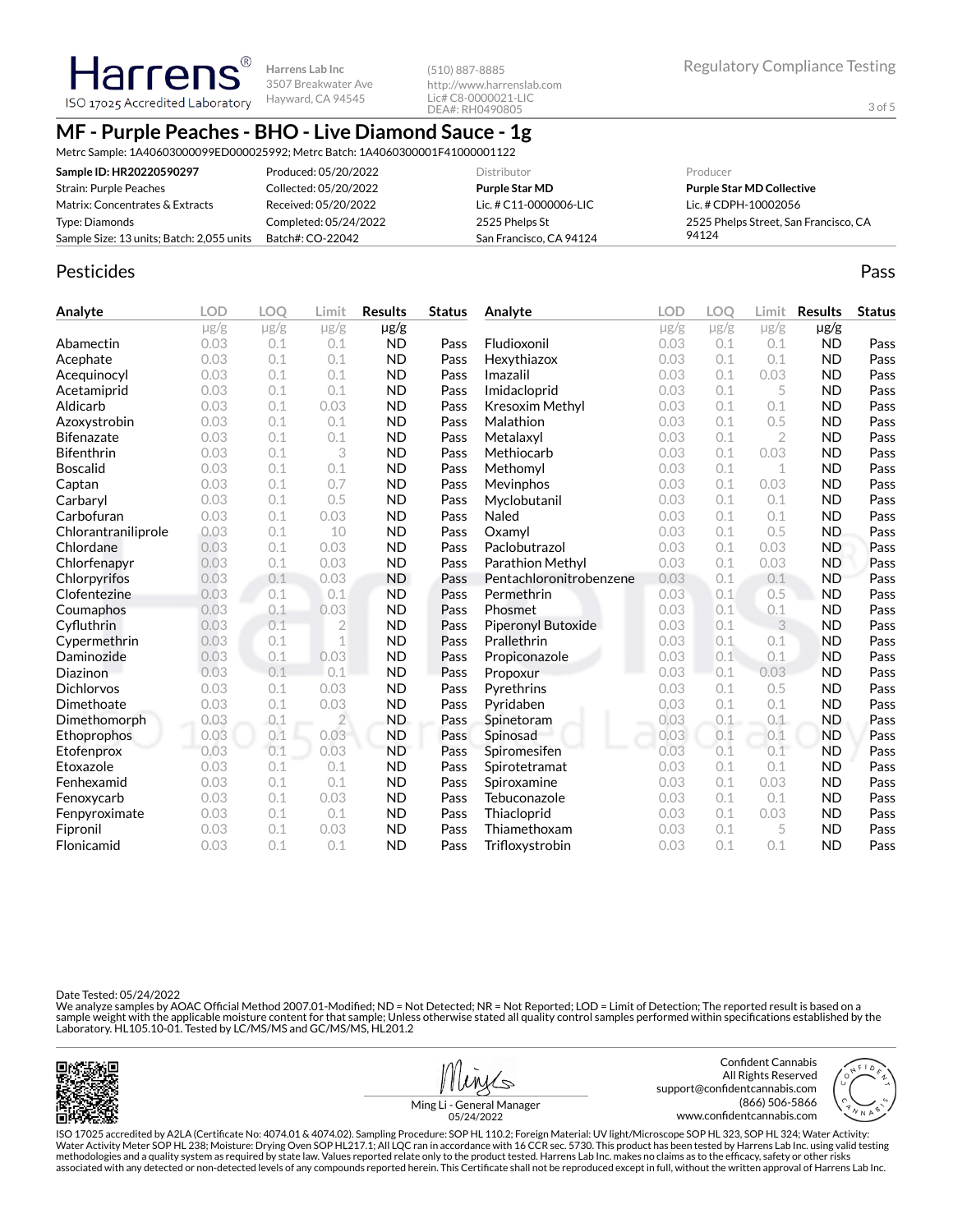**Harrens Lab Inc** 3507 Breakwater Ave

(510) 887-8885 http://www.harrenslab.com Lic# C8-0000021-LIC DEA#: RH0490805

4 of 5

## **MF - Purple Peaches - BHO - Live Diamond Sauce - 1g**

Metrc Sample: 1A40603000099ED000025992; Metrc Batch: 1A4060300001F41000001122

| Sample ID: HR20220590297                  | Produced: 05/20/2022  | <b>Distributor</b>      | Producer                              |
|-------------------------------------------|-----------------------|-------------------------|---------------------------------------|
| Strain: Purple Peaches                    | Collected: 05/20/2022 | Purple Star MD          | <b>Purple Star MD Collective</b>      |
| Matrix: Concentrates & Extracts           | Received: 05/20/2022  | Lic. # C11-0000006-LIC  | Lic. # CDPH-10002056                  |
| Type: Diamonds                            | Completed: 05/24/2022 | 2525 Phelps St          | 2525 Phelps Street, San Francisco, CA |
| Sample Size: 13 units; Batch: 2,055 units | Batch#: CO-22042      | San Francisco, CA 94124 | 94124                                 |

### Residual Solvents Pass

| Analyte             | <b>LOD</b> | <b>LOO</b> | Limit       | <b>Results</b> | <b>Status</b> |
|---------------------|------------|------------|-------------|----------------|---------------|
|                     | $\mu$ g/g  | $\mu$ g/g  | $\mu$ g/g   | $\mu$ g/g      |               |
| 1,2-Dichloro-Ethane | 0.15       | 0.45       |             | <b>ND</b>      | Pass          |
| Acetone             | 1.62       | 4.92       | 5000        | ND.            | Pass          |
| Acetonitrile        | 2.14       | 6.5        | 410         | ND.            | Pass          |
| Benzene             | 0.17       | 0.51       | $\mathbf 1$ | ND.            | Pass          |
| <b>Butane</b>       | 10.12      | 30.68      | 5000        | ND.            | Pass          |
| Chloroform          | 0.2        | 0.6        |             | <b>ND</b>      | Pass          |
| Ethanol             | 2.73       | 8.27       | 5000        | <b>ND</b>      | Pass          |
| Ethyl-Acetate       | 1.27       | 3.86       | 5000        | <b>ND</b>      | Pass          |
| Ethyl-Ether         | 2.88       | 8.72       | 5000        | <b>ND</b>      | Pass          |
| Ethylene Oxide      | 0.13       | 0.39       | 1           | ND.            | Pass          |
| Heptane             | 1.73       | 5.25       | 5000        | ND.            | Pass          |
| Isopropanol         | 2.03       | 6.14       | 5000        | 44.3           | Pass          |
| Methanol            | 2.26       | 6.86       | 3000        | ND.            | Pass          |
| Methylene-Chloride  | 0.31       | 0.94       |             | ND.            | Pass          |
| n-Hexane            | 3.46       | 10.5       | 290         | <b>ND</b>      | Pass          |
| Pentane             | 7.88       | 23.88      | 5000        | 58.8           | Pass          |
| Propane             | 7.47       | 22.62      | 5000        | <b>ND</b>      | Pass          |
| Toluene             | 1.37       | 4.16       | 890         | <b>ND</b>      | Pass          |
| Trichloroethene     | 0.14       | 0.44       |             | ND.            | Pass          |
| Xylenes             | 2.86       | 8.68       | 2170        | <b>ND</b>      | Pass          |

Date Tested: 05/23/2022 ND = Not Detected; SOP HL231. Headspace GC-FID



Confident Cannabis All Rights Reserved support@confidentcannabis.com (866) 506-5866 www.confidentcannabis.com



Ming Li - General Manager 05/24/2022